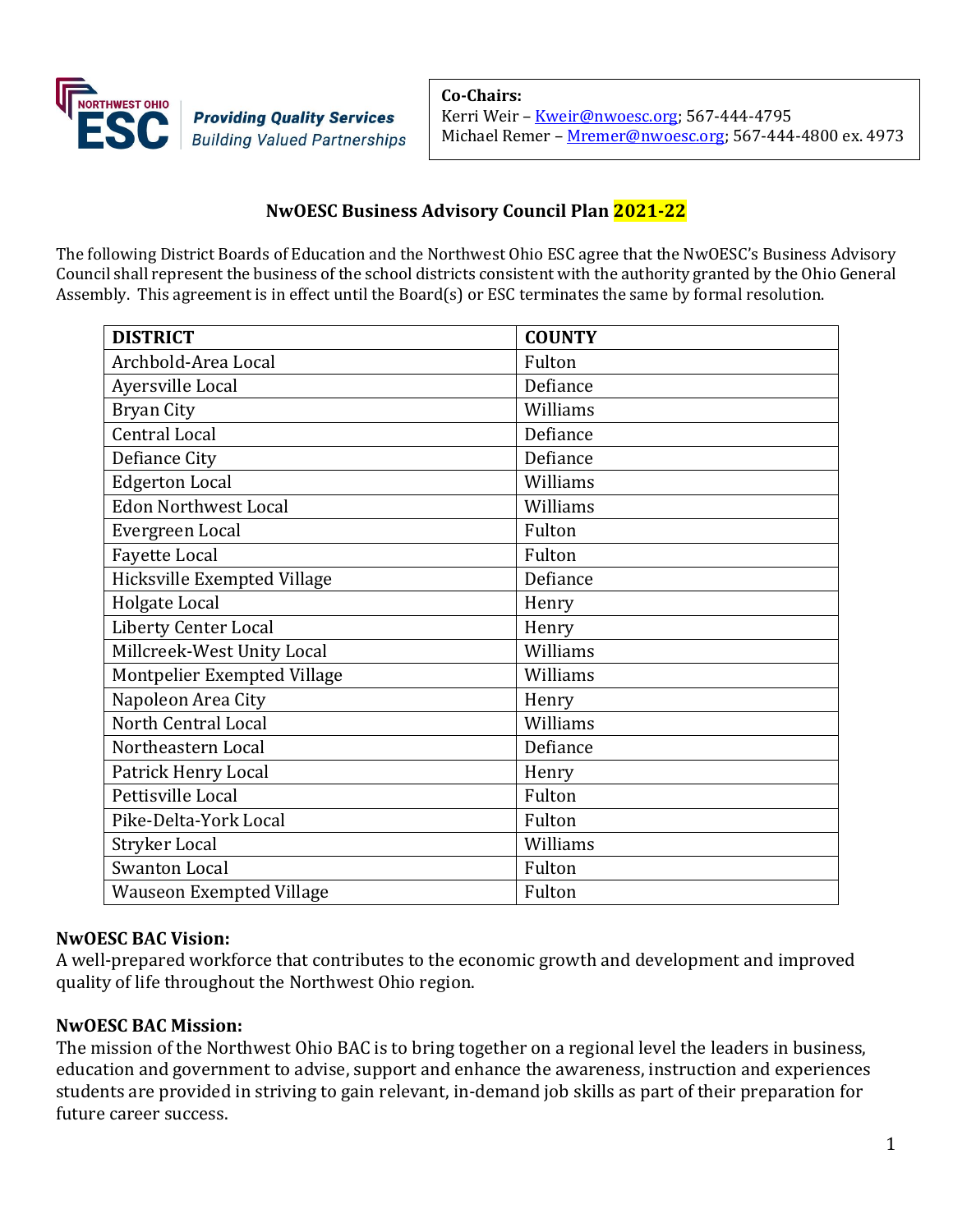*The Guidelines of the NwOESC Business Advisory Council were developed collaboratively with stakeholders and adopted by the NwOESC Board of Education on April 24, 2018. The membership was revised 12.4.18 by vote of Council. The Liberty Center Local School District joined 3/26/19.*

# **NORTHWEST OHIO EDUCATIONAL SERVICE CENTER ("NwOESC") BUSINESS ADVISORY COUNCIL ("BAC) GUIDELINES**

NwOESC is required to appoint a business advisory council, in accordance with Ohio Revised Code sections 3313.82 and 3313.821. The following guidelines shall govern the administration and operation of the BAC.

# **BAC Composition**

The BAC shall be composed of the following persons:

- The Superintendent of the NwOESC;
- The Economic Development Directors from each of Defiance, Fulton, Henry and Williams Counties;
- The Superintendent of School for each School District passing a resolution indicating that it has elected to have the NwOESC BAC serve as its BAC;
- The Superintendent from Four County Career Center;
- A representative from Northwest State Community College, as selected by the President or Dean of Academic Affairs.
- Up to three (3) representatives from the NwOESC/NWOCA STEAM panel, as selected by the NwOESC Superintendent.

The Superintendent of the NwOESC or designee shall serve as chairperson of the BAC and shall further serve as the contact point for the BAC.

The composition of the NwOESC may be adjusted by the NwOESC Board of Education, upon recommendation of a majority vote of the BAC.

Council appointees shall serve on an on-going basis, unless the composition is altered by the NwOESC in the manner described above.

## **BAC Meetings**

The BAC shall meet Quarterly at the NwOESC. These meetings shall occur in conjunction with the NwOESC Superintendents meetings in September, December, March, and May.

Meetings of the BAC shall be governed by, and conducted in accordance with, the Ohio Sunshine Laws. Notice of all meetings shall be made by the Superintendent of the NwOESC in the same manner as notification of meetings of the NwOESC.

The NwOESC shall be responsible for taking and maintaining the minutes of the BAC.